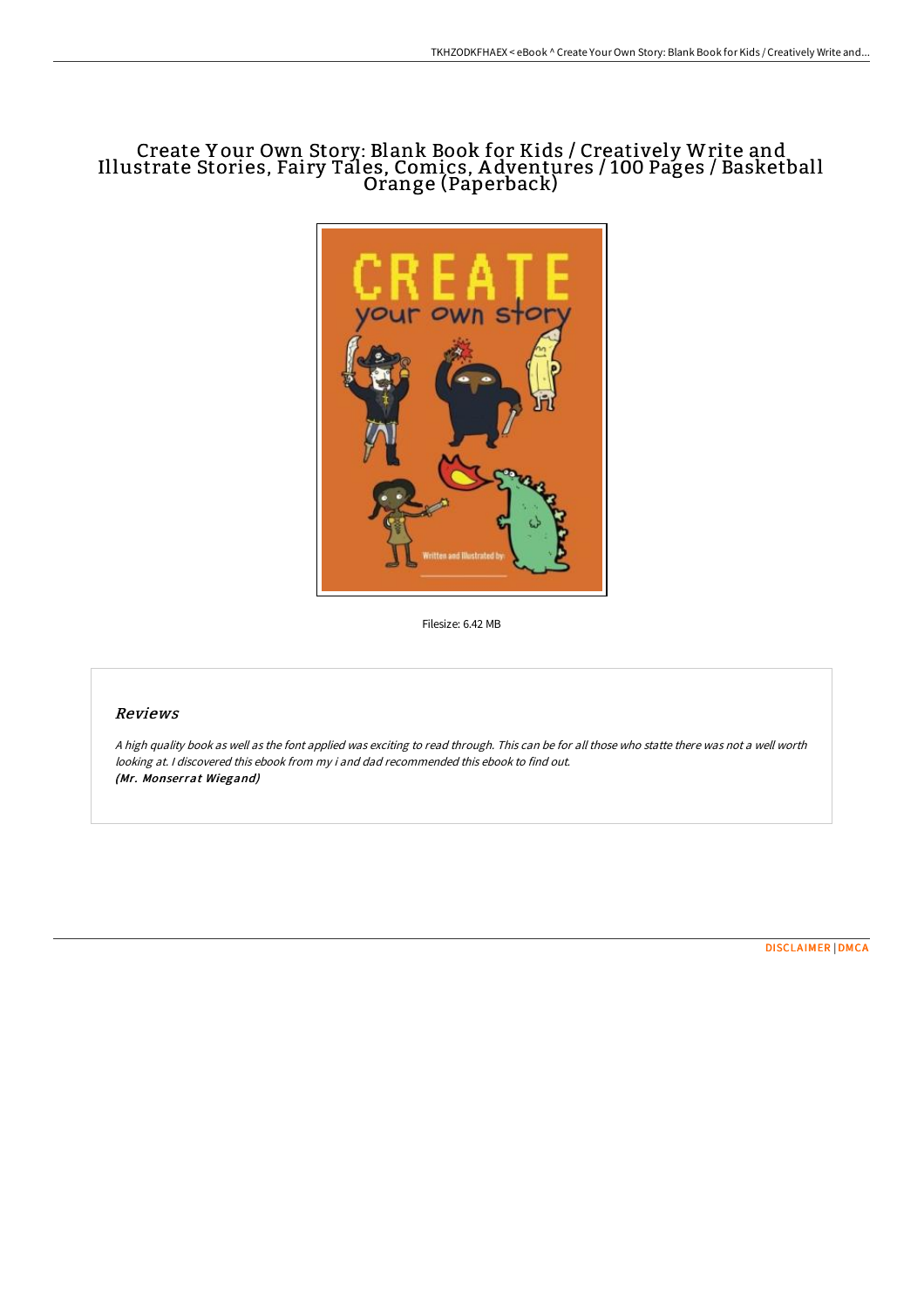### CREATE YOUR OWN STORY: BLANK BOOK FOR KIDS / CREATIVELY WRITE AND ILLUSTRATE STORIES, FAIRY TALES, COMICS, ADVENTURES / 100 PAGES / BASKETBALL ORANGE (PAPERBACK)



To get Create Your Own Story: Blank Book for Kids / Creatively Write and Illustrate Stories, Fairy Tales, Comics, Adventures / 100 Pages / Basketball Orange (Paperback) PDF, please click the link below and save the file or have access to additional information which are highly relevant to CREATE YOUR OWN STORY: BLANK BOOK FOR KIDS / CREATIVELY WRITE AND ILLUSTRATE STORIES, FAIRY TALES, COMICS, ADVENTURES / 100 PAGES / BASKETBALL ORANGE (PAPERBACK) ebook.

Createspace Independent Publishing Platform, 2017. Paperback. Condition: New. Language: English . Brand New Book \*\*\*\*\* Print on Demand \*\*\*\*\*. Create Your Own Story - Blank Book for Kids to Write Stories - 100 Pages Now you can write, draw, and create your very own stories in the awesome blank story book for kids! Make your favorite characters come to life. Each page has 5 spacious lines for writing your story and a large box for illustrating and coloring your story. You get to be the creator of your very own adventures, fairy tales, and fables. With this handy book, you can make all of your best ideas come to life on paper. This is the perfect gift for creative kids that LOVE to write and doodle. Large, 8.5 x 11 inchesSpacious box for illustrations5 lines per page for your story100 pages on white paperDo-it-yourself custom table of contentsCreative writing allows children to explore their own thoughts, ideas, and topics in a safe way without the worry of what others think. Creative writing is great for expressing thoughts and feelings about anything on your mind. It is also excellent for enhancing creativity! Young writers can build confidence with writing and illustrating. Creating your own stories and cartoons is lots of fun. If you enjoying doodling and drawing, you can create your own Diary of a Wimpy Kid style book and show it off to your friends and family. With plenty of pages and a table of contents, you can create multiple stories in this awesome blank story book! Makes the Perfect Gift for Any Occasion PartiesBirthdaysHolidaysSchool events Just-Because Scroll up and click buy to start creating your own stories today!.

 $\sqrt{2}$ Read Create Your Own Story: Blank Book for Kids / Creatively Write and Illustrate Stories, Fairy Tales, Comics, Adventures / 100 Pages / Basketball Orange [\(Paperback\)](http://digilib.live/create-your-own-story-blank-book-for-kids-x2f-cr-4.html) Online <sup>回</sup> Download PDF Create Your Own Story: Blank Book for Kids / Creatively Write and Illustrate Stories, Fairy Tales, Comics, Adventures / 100 Pages / Basketball Orange [\(Paperback\)](http://digilib.live/create-your-own-story-blank-book-for-kids-x2f-cr-4.html)